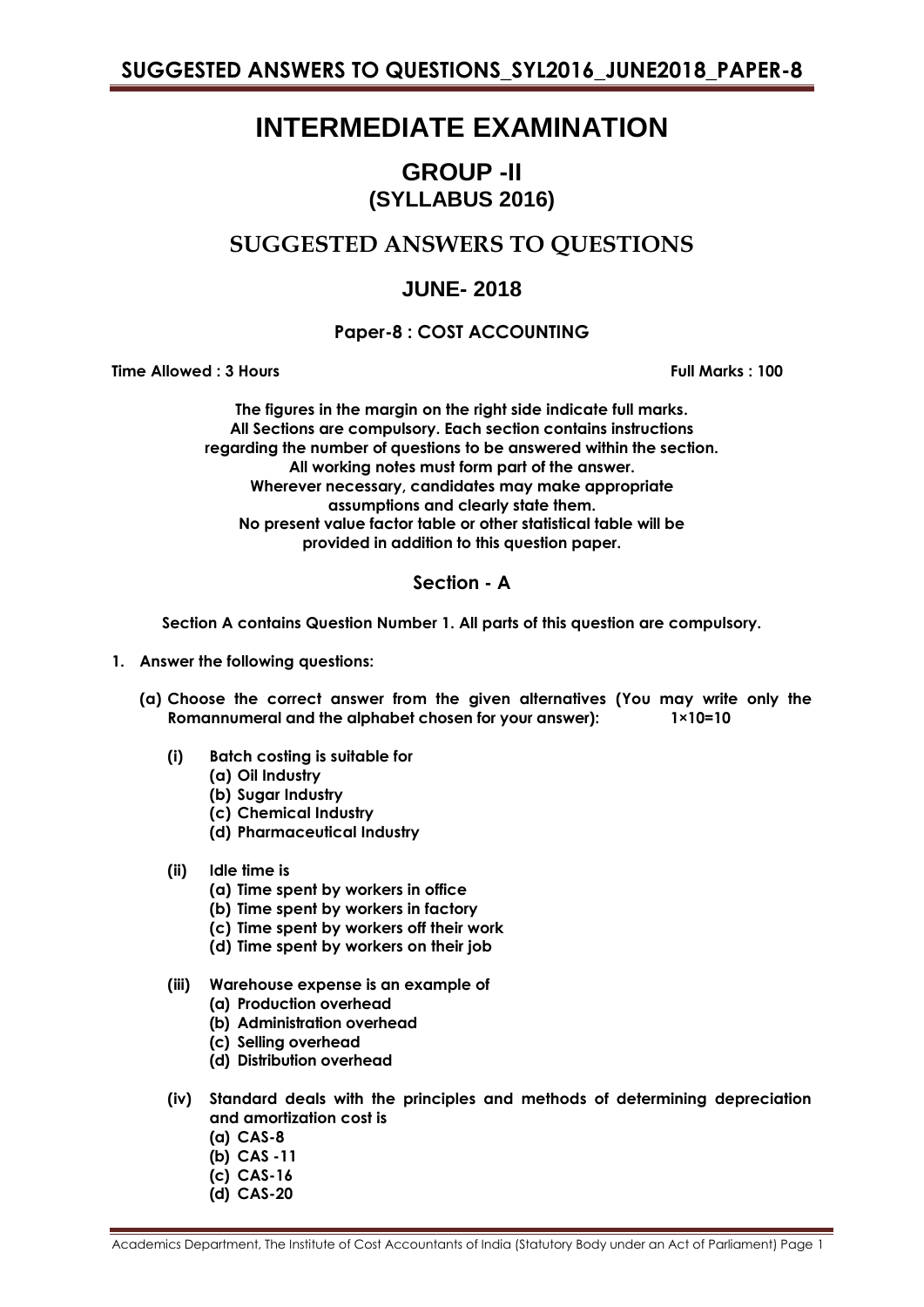- **(v) In Reconciliation Statement expenses shown only in cost accounts are**
	- **(a) Added to financial profit**
	- **(b) Deducted from financial profit**
	- **(c) Ignored**
	- **(d) Deducted from costing profit**
- **(vi) In a job cost system, costs are accumulated**
	- **(a) On a monthly basis**
	- **(b) By specific job**
	- **(c) By department or process**
	- **(d) By kind of material used**
- **(vii) In a process 6,000 units are introduced during a period. 5% of input is normal loss. Closing work-in-process 60% complete is 800 units. 4,900 completed units are transferred to next process. Equivalent production for the period is**
	- **(a) 6,800 units**
	- **(b) 5,700 units**
	- **(c) 5,680 units**
	- **(d) 5,380 units**
- **(viii) Which of the following best describes a fixed cost?**
	- **(a) It may change in total where such change is unrelated to changes in production.**
	- **(b) It may change in total where such change is related to changes in production.**
	- **(c) It is constant per unit of change in production.**
	- **(d) It may change in total where such change depends on production within the relevant range.**
- **(ix) Z Ltd. is planning to sell 1,00,000 units of product A for** Rs. **12.00 per unit. The fixed costs are** Rs.**2,80,000. In order to realize a profit of** Rs. **2,00,000, what would the variable costs be?**
	- **(a) Rs. 4,80,000**
	- **(b)** Rs. **7,20,000**
	- **(c)** Rs. **9,00,000**
	- **(d)** Rs. **9,20,000**
- **(x) Sales budget is an example of**
	- **(a) Expenditure budget**
	- **(b) Functional budget**
	- **(c) Capital budget**
	- **(d) Master budget**
- **(b) Match the statement in Column I with the most appropriate statement in Column II: (You may opt to write only the Roman numeral and the matched alphabet instead of copying contents into the answer Books) 1x5=5**

| Column I |                                                                                                                                       | Column <sub>II</sub>                   |
|----------|---------------------------------------------------------------------------------------------------------------------------------------|----------------------------------------|
|          | A                                                                                                                                     | Cost control technique                 |
|          | B                                                                                                                                     | Treated as part of factory expenses    |
|          | C.                                                                                                                                    | <b>Costing profit and loss account</b> |
|          | D                                                                                                                                     | Process of classifying material        |
|          | E                                                                                                                                     | <b>Direct allocation</b>               |
|          | F                                                                                                                                     | Not involving cash outlay              |
|          | G                                                                                                                                     | <b>Management by exception</b>         |
|          | н                                                                                                                                     | <b>Decision package</b>                |
|          | Imputed costs<br><b>FSN</b> analysis<br>Captive power plant expenses<br>(iv) Abnormal loss is transferred to<br>(v) Variance analysis |                                        |

**(c) State whether the following statements are 'True' or 'False':(You may write only the Roman numeral and whether 'True' or 'False' without copying the statements into the**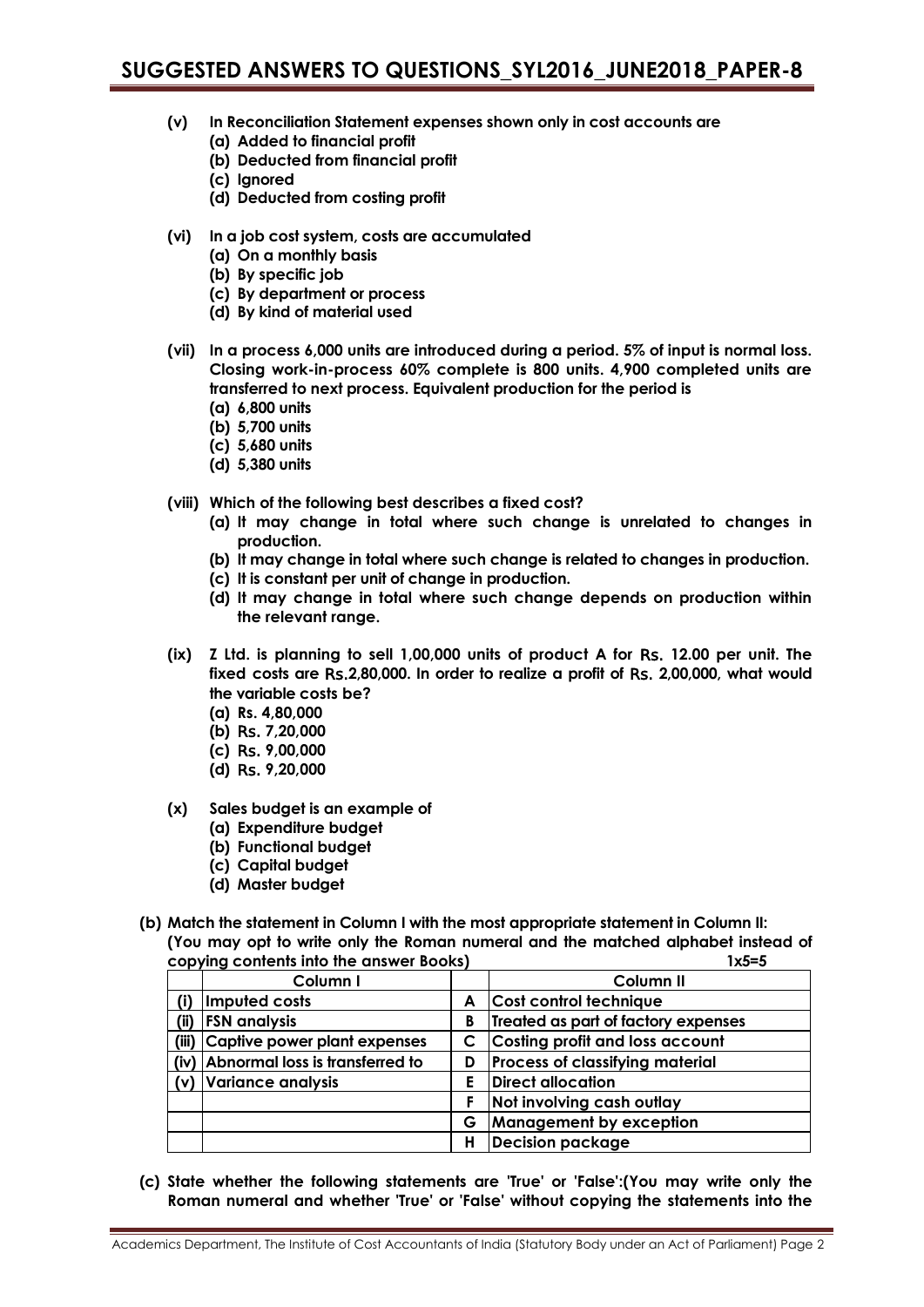**answer books): 1x5=5**

- **(i) Factory overhead cost applied to a job is usually based on a pre-determined rate.**
- **(ii) CAS-19 deals with the principles and methods of determining the manufacturing cost of excisable goods.**
- **(iii) Cost ledger control account makes the cost ledger self-balancing.**
- **(iv) FIFO method is followed for evaluation of equivalent production when prices are fluctuating.**
- **(v) Standard costs and budgeted costs are inter-related and inter-dependent.**
- **(d) Fill in the blanks: (You may write only the Roman numeral and the content filling the blanks) 1x5=5**
	- **(i) \_\_\_\_\_\_\_\_\_\_\_\_is the process of regulating the action so as to keep the element of costwithin the set parameters.**
	- **(ii) In absorption costing\_\_\_\_\_\_\_\_\_\_\_\_\_\_\_\_\_\_\_is added to inventory.**
	- **(iii) CAS \_\_\_\_\_\_\_\_\_\_\_\_\_ stands for cost of service cost Centre.**
	- **(iv) At \_\_\_\_\_\_\_\_\_\_\_\_\_\_\_ contribution available is equal to total fixed cost.**
	- **(v) The document which describes the budgeting organisation, budgeting procedure etc.isknown as \_\_\_\_\_\_\_\_\_\_\_.**

### **Answer:**

- 1. (a) (i) (d)
	- $(ii)$   $(c)$
	- (iii) (d)
	- $(iv)$   $(c)$  $(v)$   $(b)$
	-
	- $(vi)$   $(b)$ (vii) (d)
	- $(viii)$   $(a)$
	- $(ix)$   $(b)$
	- $(x)$  (b)

(b)

|       | Column I                        |   | Column II                           |
|-------|---------------------------------|---|-------------------------------------|
| (i)   | Imputed costs                   |   | Not involving cash outlay           |
| (ii)  | <b>FSN</b> analysis             | Ð | Process of classifying material     |
| (iii) | Captive power plant expenses    | B | Treated as part of factory expenses |
| (iv)  | Abnormal loss is transferred to |   | Costing profit and loss account     |
|       | Variance analysis               | G | Management by exception             |

- (c) (i) True
	- (ii) False
	- (iii) True
	- (iv) False
	- (v) False

## (d) (i) Cost Control

- (ii) Fixed Cost
- (iii) CAS 13
- (iv) Break even point
- (v) Budget Manual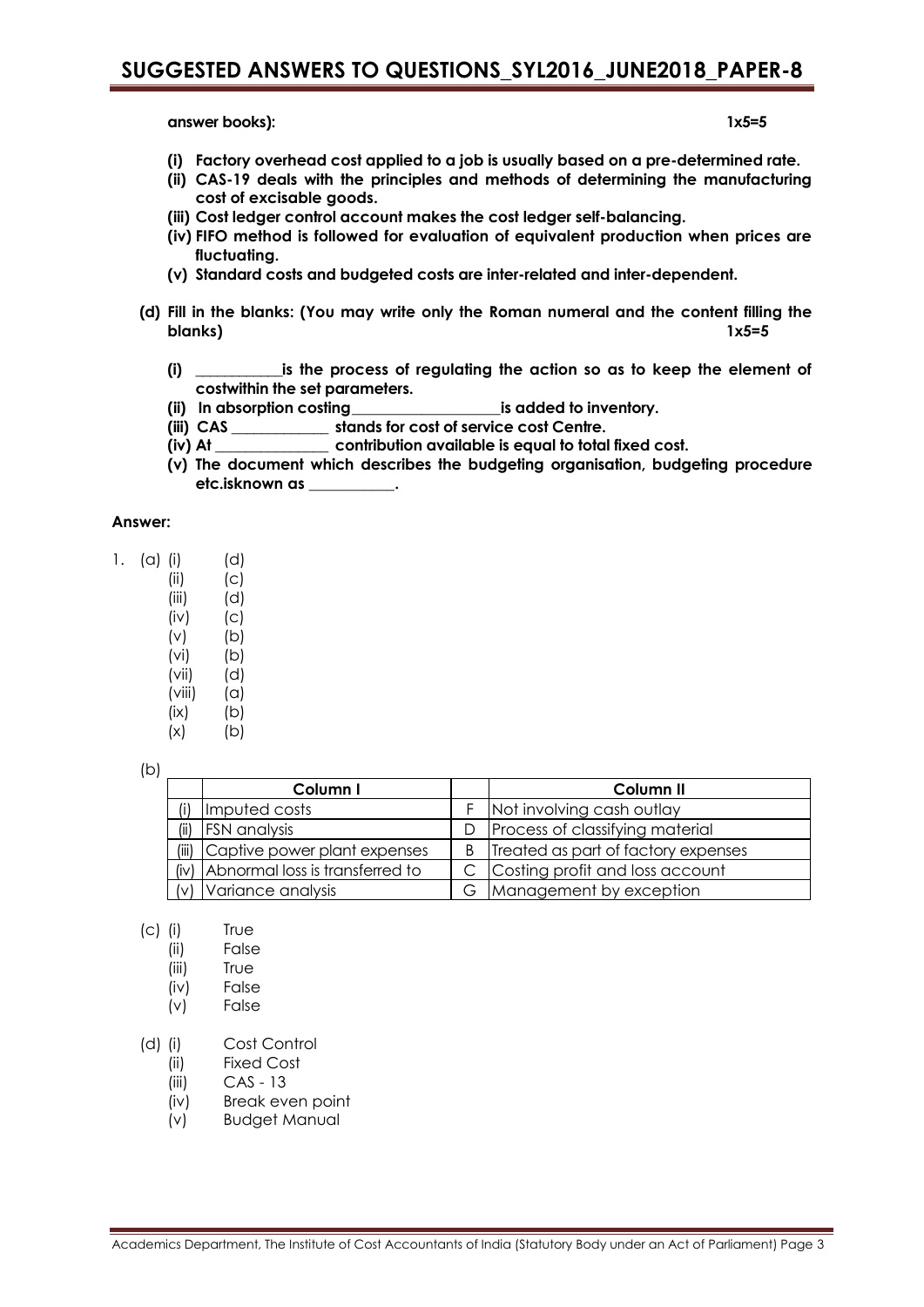## **Section - B**

**Answer any five questions from question numbers 2 to 8. Each question carries 15 marks.**

 $15 \times 5 = 75$ 

**2. (a) The existing Incentive system of SHRISTI LTD is as under: Normal working week : 5 days of 8 hours each plus 3 late shifts of 3 hours each Rate of Payment : Day work :**Rs.**160 per hour Late shift:**Rs. **225 per hour**

**Average output per operatorfor 49-hours week i.e. including 3 late shifts : 120 articles.**

**In order to increase output and eliminate overtime, it was decided to switch on to a system of payment by results. The following information is obtained:**

| $:$ Rs. 160 per hour                     |
|------------------------------------------|
| $\therefore$ 5 hours                     |
| $\therefore$ Add 20% to basic piece-rate |
| $\therefore$ Add 50% to time.            |
|                                          |

**Required:**

**Prepare a Statement showing hours worked, weekly earnings, number of articles produced and labour cost per article for one operator under the following systems:** 

- **(i) Existing time-rate**
- **(ii) Straight piece-work**

**(iii) Rowan system**

**(iv) Halsey premium system**

**Assume that 135 articles are produced in a 40-hour week under straight piece work, Rowan Premium System, the Halsey Premium System above and worker earns half the time saved under Halsey Premium System. 9**

**(b) The following figures are taken from the accounts of BALEN LTD a manufacturing concern for the month of October, 2017:**

| <b>Indirect Materials</b>  | : Production Departments : X Rs. 19,000; Y Rs. 24,000; Z Rs. 4,000; |
|----------------------------|---------------------------------------------------------------------|
|                            | Service Departments : Maintenance Rs. 30,000; Stores Rs. 8,000.     |
| Indirect Waaes             | : Production Departments : X Rs. 18,000; YRs. 22,000; Z Rs. 6,000;  |
| <b>Service Departments</b> | : Maintenance Rs. 20.000: Stores Rs.13.000.                         |

**Other Expenses: Power and Light:** Rs. **1,20,000; Rent and Rates** Rs. **56,000; Insurance of Assets** Rs. **20,000; Meal Charges** Rs. **60,000; Depreciation @ 6% p.a. on capital value of assets.**

| <b>Departmental Data</b>             |                  |                               |           |                           |               |  |
|--------------------------------------|------------------|-------------------------------|-----------|---------------------------|---------------|--|
| <b>Items</b>                         |                  | <b>Production Departments</b> |           | <b>Service Department</b> |               |  |
|                                      |                  |                               |           | <b>Maintenance</b>        | <b>Stores</b> |  |
| Area (Sq. Ft.)                       | 4.000            | 4.000                         | 3.000     | 2,000                     | 1,000         |  |
| <b>Capital Value of Assets (Rs.)</b> | 20,00,000        | 24,00,000                     | 16,00,000 | 12,00,000                 | 8,00,000      |  |
| <b>Kilowatt Hours</b>                | 2,000            | 2,200                         | 800       | 750                       | 250           |  |
| Number of Employees                  | 180 <sub>1</sub> | 240                           | 60        | 80                        | 40            |  |

**Service rendered by Maintenance Department to Production Departments: X 50%; Y 30%; Z 20%. Service rendered by Stores Department to Production Departments: X 40%; Y 40%; Z 20%.**

**From the above data, prepare a Departmental Distribution Summary showing apportion of costs ofService Departments to the Production Departments and the Total Overheads of the ProductionDepartments. 6**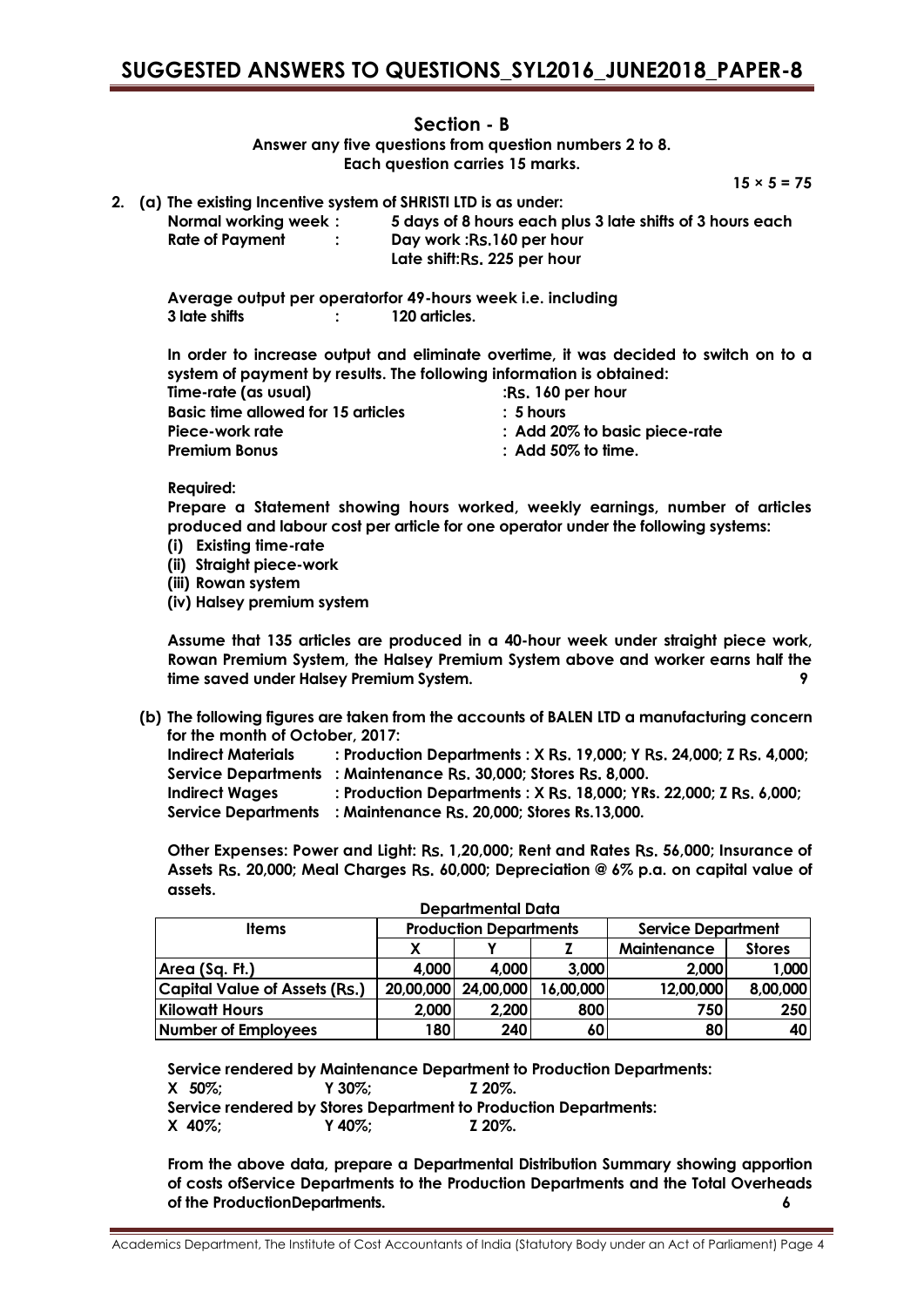## **Answer:**

2. (a)

Table Showing Labour Cost Per Article Method of Payment | Hourswor ked Weeklyearnings produced (Rs.) Number ofarticles Labour costper article (Rs.) Existing time rate  $\begin{vmatrix} 49 & 120 \\ 120 & 120 \end{vmatrix}$  70.21 Straight piece rate system | 40 | 8,640.00 | 135 | 64.00 Rowan Premium System | 40 | 9,007.41 | 135 | 66.72 |Halsey Premium System | 40 | 8,600.00 | 135 | 63.70 Working Notes: (i) Existing Time Rate Weekly wages  $40$  hours @ Rs.160 per hr.  $=$  Rs. 6,400 9 hours  $\textcircled{R}$  Rs. 225 per hr.  $=$  Rs. 2,025 Rs. 8,425 (ii) Piece Rate System Basic Time 5 hours for 15 articles Cost of 15 articles at hourly rate of Rs.160/hr = Rs. 800 Add: 20% = Rs. 160  $=$  Rs. 960  $\therefore$  Rate per article = Rs. 960 ÷ 15 = Rs. 64. Earning for the week =  $135$  articles  $\times$  Rs. 64 = Rs. 8,640. (iii) Rowan Premium System Basic Time 5 hours for 15 articles 50% to time 7.5 hours for 15 articles or 30 minutes per article  $\therefore$  Time allowed for 135 articles = 67.50 hours Actual time taken for 135 articles = 40 hours Earnings = (HW  $\times$  RH) +  $\frac{T_A-HW}{T_A} \times HW \times RH$ ) = (40 hours × Rs.160) + $\left(\frac{67.50-40}{67.50}$  × 40 × Rs.160) = <u>Rs. 9,007.41</u>

|     | 67. SU                                                                                 |
|-----|----------------------------------------------------------------------------------------|
| (i) | Halsey Premium System:                                                                 |
|     | Earnings = (HW $\times$ RH) +{ $\frac{50}{100}$ (TA – HW ) $\times$ RH}                |
|     | $= (40 \times$ Rs.160) + $\frac{1}{2}$ (67.50 -40) $\times$ Rs.160} = <u>Rs. 8,600</u> |
|     |                                                                                        |

### (b) Departmental Distribution Summary

| Items            | Basis of<br>Apportionment | Total    | <b>Production Departments</b> |          |        | <b>Service Departments</b> |               |  |
|------------------|---------------------------|----------|-------------------------------|----------|--------|----------------------------|---------------|--|
|                  |                           |          | X                             | Υ        | Ζ      | Maintenance                | <b>Stores</b> |  |
|                  |                           |          | Rs.                           | Rs.      | Rs.    | Rs.                        | Rs.           |  |
| Indirect         | Allocation                |          |                               |          |        |                            |               |  |
| <b>Materials</b> |                           | 85,000   | 19,000                        | 24,000   | 4,000  | 30,000                     | 8,000         |  |
| Indirect         | Allocation                |          |                               |          |        |                            |               |  |
| Wages            |                           | 79,000   | 18,000                        | 22,000   | 6,000  | 20,000                     | 13,000        |  |
| Power & Light    | <b>Kilowatt Hours</b>     |          |                               |          |        |                            |               |  |
|                  | (200:220:80:75:25)        | 1,20,000 | 40,000                        | 44,000   | 16,000 | 15,000                     | 5,000         |  |
| Depreciation     | Value of Assets           |          |                               |          |        |                            |               |  |
| (1 Month)        | (5:6:4:3:2)               | 40,000   | 10,000                        | 12,000   | 8,000  | 6,000                      | 4,000         |  |
| Insurance        | Value of Assets           | 20,000   | 5,000                         | 6,000    | 4,000  | 3,000                      | 2,000         |  |
| Rent & Rates     | Area                      |          |                               |          |        |                            |               |  |
|                  |                           | 56,000   | 16,000                        | 16,000   | 12,000 | 8,000                      | 4,000         |  |
| Meal             | No. of Employees          |          |                               |          |        |                            |               |  |
| Charges          |                           | 60,000   | 18,000                        | 24,000   | 6,000  | 8,000                      | 4,000         |  |
|                  |                           | 4,60,000 | 1,26,000                      | 1,48,000 | 56,000 | 90,000                     | 40,000        |  |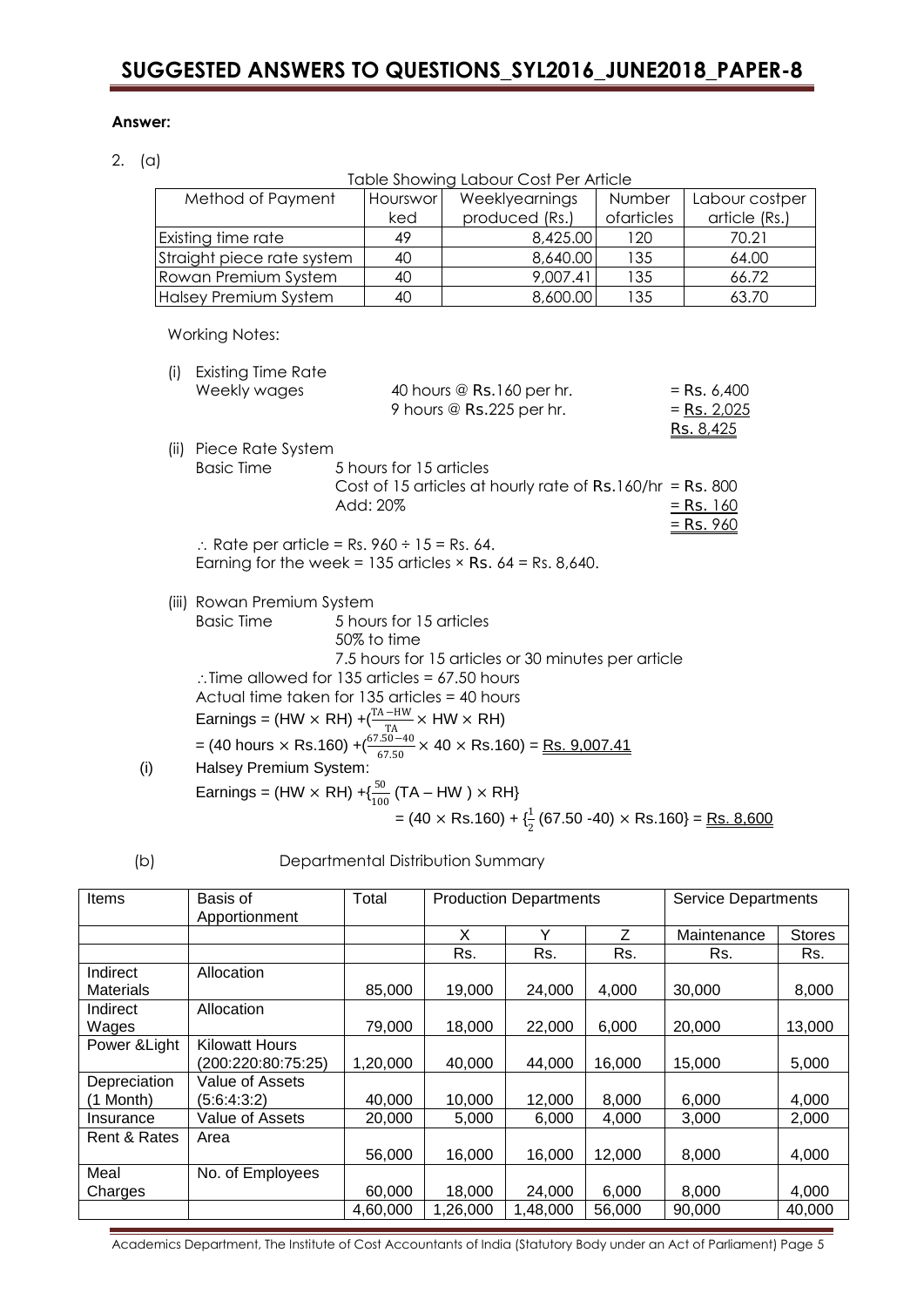| Maintenance   |                          |          |          |        |     |     |
|---------------|--------------------------|----------|----------|--------|-----|-----|
| Department    | -                        | 45,000   | 27,000   | 18.000 | Nil |     |
| <b>Stores</b> |                          |          |          |        |     |     |
| Department    | $\overline{\phantom{0}}$ | 16,000   | 16,000   | 8,000  |     | Nil |
| Total         |                          |          |          |        |     |     |
| Overheads     | 4,60,000                 | 1,87,000 | 1,91,000 | 82,000 |     |     |

- **3. (a) What are the Direct Expenses as defined in CAS-10 (Limited Revision 2017)? Also discuss the general principles of its measurement as per CAS-10. (any five only) 6**
	- **(b) The net profit of X Ltd., appeared at** Rs. **41,800 as per financial records for the year ending 31st March, 2018. A scrutiny of the figures from both the sets of accounts revealed thefollowing facts:**

Rs.

|                                                                |                      |        | ĸs.          |  |
|----------------------------------------------------------------|----------------------|--------|--------------|--|
| Works overhead under-recovered in costs<br>1,500               |                      |        |              |  |
| Administrative overheads over-recovered in costs               |                      |        |              |  |
| Depreciation charged in financial accounts<br>5,600            |                      |        |              |  |
| Depreciation recovered in costs                                |                      |        | 6,250        |  |
| Interest on investments not included in costs<br>3,000         |                      |        |              |  |
| Loss due to obsolescence charged in financial accounts         |                      |        | 2,850        |  |
| Income tax reserve made in financial accounts                  |                      | 20,150 |              |  |
| Bank interest and transfer fee credited in financial books     |                      |        |              |  |
| Stores adjustment (credit) in financial books                  |                      |        |              |  |
| Value of opening stock in                                      | : Cost accounts      | 24,800 |              |  |
|                                                                | : Financial accounts |        | 26,300       |  |
| Value of closing stock in                                      | : Cost accounts      | 25,000 |              |  |
|                                                                | : Financial accounts |        | 23,000       |  |
| Interest charged in cost accounts                              |                      |        | 2,000        |  |
| Imputed rent charged in cost accounts                          |                      |        | 1,000        |  |
| Goodwill written off                                           |                      |        | 5,000<br>600 |  |
| Loss on sale of furniture                                      |                      |        |              |  |
| Selling and distribution expenses not charged in cost accounts |                      |        |              |  |
| <b>Donations to Prime Minister's Relief Fund</b>               |                      |        |              |  |
| <b>Transfer to Debenture Redemption Fund</b>                   |                      |        | 9,000        |  |
| <b>Transfer to Dividend Equalisation Fund</b>                  |                      |        | 20,500       |  |
|                                                                |                      |        |              |  |

### **Required:**

**Prepare a statement showing the reconciliation statement and find out the profit as per costAccounts. 9**

## **Answer:**

3. (a) **Direct Expenses** : As per CAS - 10 ( Limited Revision 2017), Direct Expenses are the "Expenses relating tomanufacture of a product or rendering a service, which can be identified or linked with the cost object other thandirect material cost and direct employee cost."

## **General Principles of Measurement**: (Any five points)

- (i) Identification of direct expense shall be based on traceability in an economically feasible manner.
- (ii) Direct expenses incurred for bought out resources shall be determined at invoice price including all taxes and duties and any other expenditure directly attributable thereto net of trade discounts, taxes and duties refundable or to be credited.
- (iii) Direct expenses paid/incurred in lump-sum or which are in the nature of onetime payment shall beamortized on the basis of estimated output or benefit to be derived from such expenses.
- (iv) Finance cost incurred in connection with selfgenerated or procured resources shall not form part of thedirect expenses.

Academics Department, The Institute of Cost Accountants of India (Statutory Body under an Act of Parliament) Page 6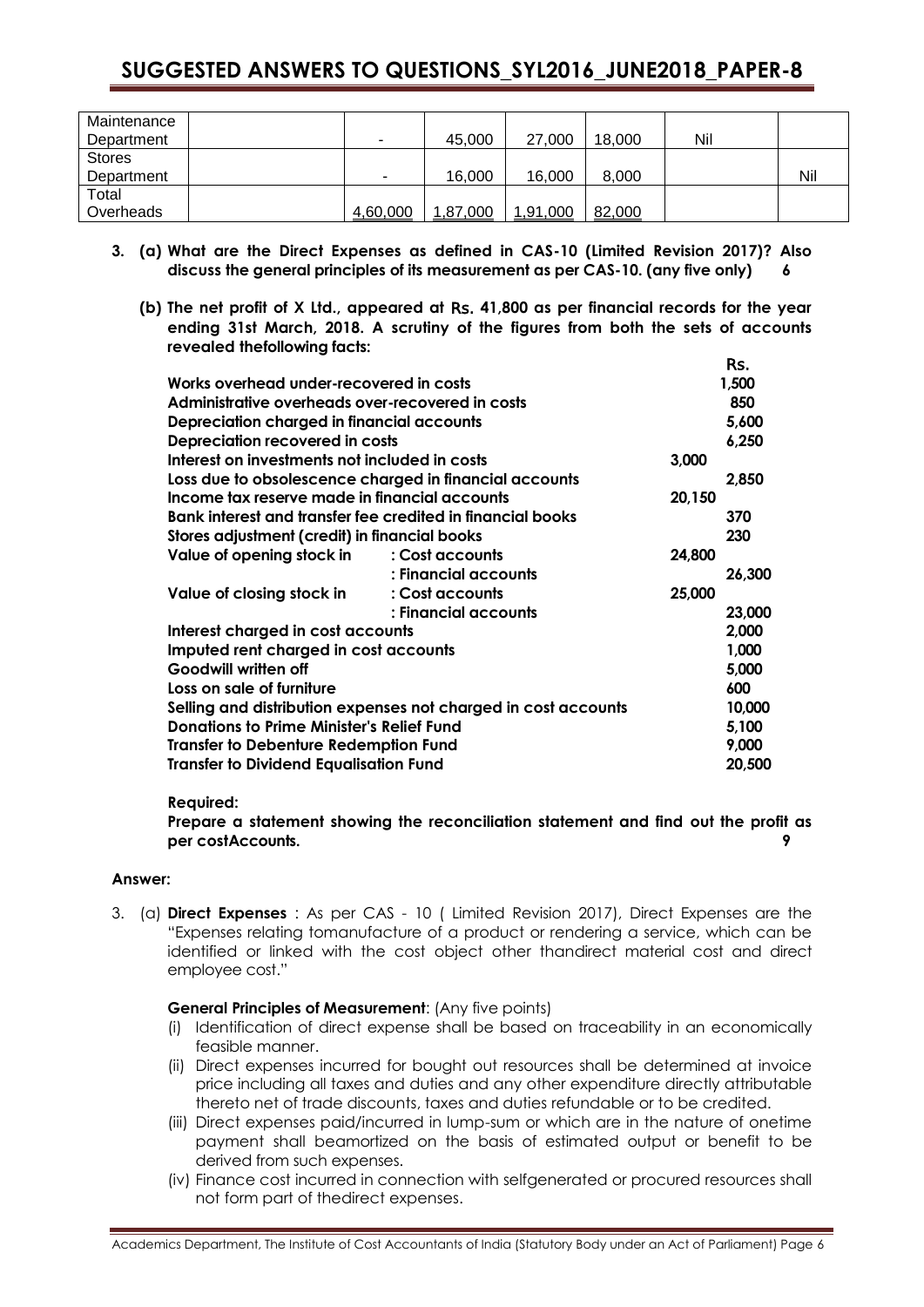- (v) Any subsidy/grant/incentive or any amount received or receivable with respect to any direct expensesshall be reduced for ascertainment of the cost of the cost object.
- (vi) Penalties/damages paid to statutory authorities or other third parties shall not form part of the directexpenses.
- (vii)Any change in the cost accounting principles applied for measurement of the direct expenses should bemade only if it is required by law or for compliance with the requirements of a CAS or a change wouldresult in a more appropriatepreparation or presentation of cost statement of the organization.
- (viii)Credit/recoveries relating to direct expenses if material and quantifiable shall be deducted to arrive at thenet direct expenses.
- (ix) Any abnormal portion of direct expenses which is material and quantifiable shall not form part of thedirect expenses.

| ٠<br>۰,<br>- |
|--------------|
|--------------|

### **Reconciliation Statement**

| <b>Particulars</b>                                                       | Rs.    | Rs.      |
|--------------------------------------------------------------------------|--------|----------|
| Profit as per Financial Accounts                                         |        | 41,800   |
| Add:                                                                     |        |          |
| Works Overhead under-recovered in Cost Accounts                          | 1,500  |          |
| Expenses and losses debited in Financial Accounts but excluded from Cost |        |          |
| Accounts:                                                                |        |          |
| Income Tax Reserve                                                       | 20,150 |          |
| Loss on sale of Furniture                                                | 600    |          |
| Loss due to obsolescence                                                 | 2,850  |          |
| Goodwill written off                                                     | 5,000  |          |
| Selling and Distribution expenses not charged in Cost Accounts           | 10,000 |          |
| Donation to Prime Minister's Relief Fund                                 | 5,100  |          |
| Transfer to Debenture Redemption Fund                                    | 9,000  |          |
| Transfer to Dividend Equalisation Fund                                   | 20,500 |          |
| Under valuation of Opening Stock in Cost Accounts                        | 1,500  |          |
| Over valuation of Closing Stock in Cost Accounts                         | 2,000  | 78,200   |
|                                                                          |        | 1,20,000 |
| Less:                                                                    |        |          |
| Administrative Overheads over-recovered in Cost Accounts                 | 850    |          |
| Depreciation over-charged in Cost Accounts                               | 650    |          |
| Incomes and gains credited in Financial books but not shown in Cost      |        |          |
| Accounts:                                                                |        |          |
| Interest on Investments                                                  | 3,000  |          |
| Bank interest and transfer fees                                          | 370    |          |
| Stores adjustments                                                       | 230    |          |
| Imputed rent charged in Cost Accounts                                    | 1,000  |          |
| Interest charged in Cost Accounts                                        | 2,000  | 8,100    |
| Profit as per Cost Accounts                                              |        | 1,11,900 |

**4. (a) The following data are available from the books and records of VEEMYES Ltd. for the month of November 2017.**

**Direct Labour cost :** Rs. **20,000 (125 % of factory overheads)**

| Inventory accounts show the following figures: |  |  |  |  |
|------------------------------------------------|--|--|--|--|
|------------------------------------------------|--|--|--|--|

|                         | November 1 | November 30 |
|-------------------------|------------|-------------|
|                         | Rs.        | Rs.         |
| <b>Raw materials</b>    | 10,000     | 20,000      |
| Work in progress        | 8,000      | 4,000       |
| <b>Finished goods</b>   | 10,000     | 5,000       |
| <b>Selling expenses</b> |            | 15,000      |
| <b>Office expenses</b>  |            | 10,000      |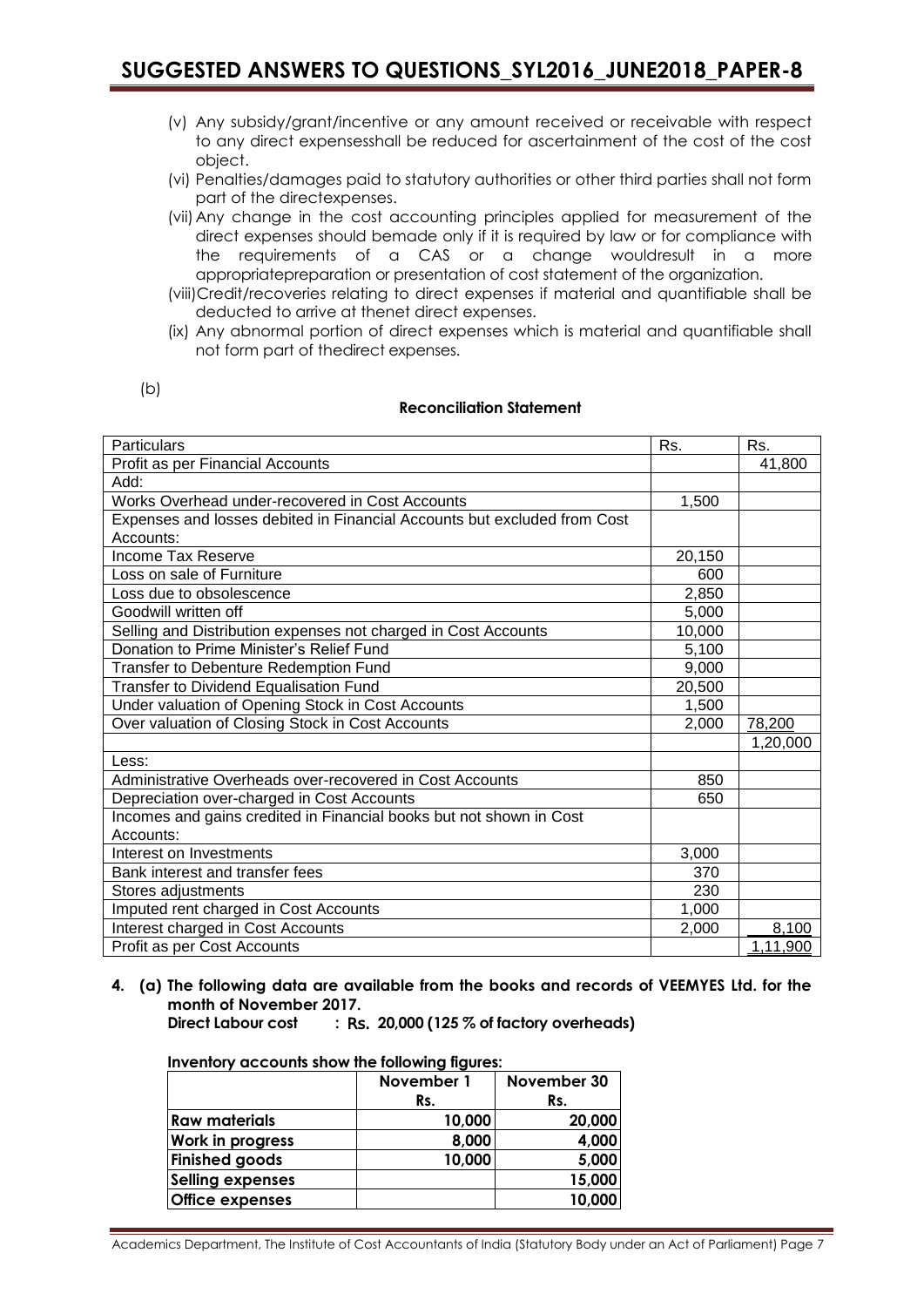**Sales 1,25,000**

**The company maintains a profit of 25% on cost.**

**You are required to prepare a cost sheet for the month of November 2017 with all elements. 8**

**(b) CBA Ltd., manufactures certain grades of products known as M, B1 and B2. In course of manufacture of product M (main product), by-products- B1 and B2 emerge. The joint expenses of manufacture amount to** Rs. **2,37,600.**

**All the three products are processed further after separation and sold as per details given below: Product – M** 

|                                      |          |              | (By Products)            |
|--------------------------------------|----------|--------------|--------------------------|
|                                      |          | Product – B1 | Product – B <sub>2</sub> |
| Sales (Rs.)                          | 2,00,000 | 1,20,000     | 80,000                   |
| Cost incurred after separation (Rs.) | 20,000   | 15,000       | 10,000                   |
| Profit as percentage on sales        | 25       | 20           |                          |

**Total fixed selling expenses are 10% of total cost of sales which are apportioned to the three products in the ratio of 20:40:40.**

**Required:**

- **(i) Prepare a statement showing the apportionment of joint costs to the products (M, B1 and B2)**
- **(ii) If the product B1 (by product) is not subject to further processing and is sold at the point of separation, for which there is a market at** Rs.**1,00,440 without incurring any selling expenses, would you advise its disposal at this stage? Show the workings. 7**

## **Answer:**

4. (a)

## Statement of Cost and Profit

| <b>Particulars</b>                      | Amount in Rs.   |
|-----------------------------------------|-----------------|
| Opening Stock of Raw Materials          | 10,000          |
| <b>Purchase of Raw Materials</b>        | 40,000          |
|                                         | 50,000          |
| Less: Closing Stock of Raw Materials    | 20,000          |
| Cost of Materials consumed              | 30,000          |
| Add: Direct Labour Cost                 | 20,000          |
| <b>Prime Cost</b>                       | 50,000          |
| Add: Factory Overheads                  | 16,000          |
|                                         | 66,000          |
| Add: Opening Stock of Work-in-Progress  | 8,000           |
|                                         | 74,000          |
| Less: Closing Stock of Work-in-Progress | 4,000           |
| <b>Factory Cost</b>                     | 70,000          |
| Add: Office Expenses                    | 10,000          |
| Cost of Production                      | 80,000          |
| Add: Opening Stock of Finished Goods    | 10,000          |
|                                         | 90,000          |
| Less: Closing Stock of Finished Goods   | 5,000           |
| Cost of Goods sold                      | 85,000          |
| Add: Selling Expenses                   | 15,000          |
| <b>Total Cost</b>                       | 1,00,000        |
| Add: Profit                             | 25,000          |
| Sales                                   | <u>1,25,000</u> |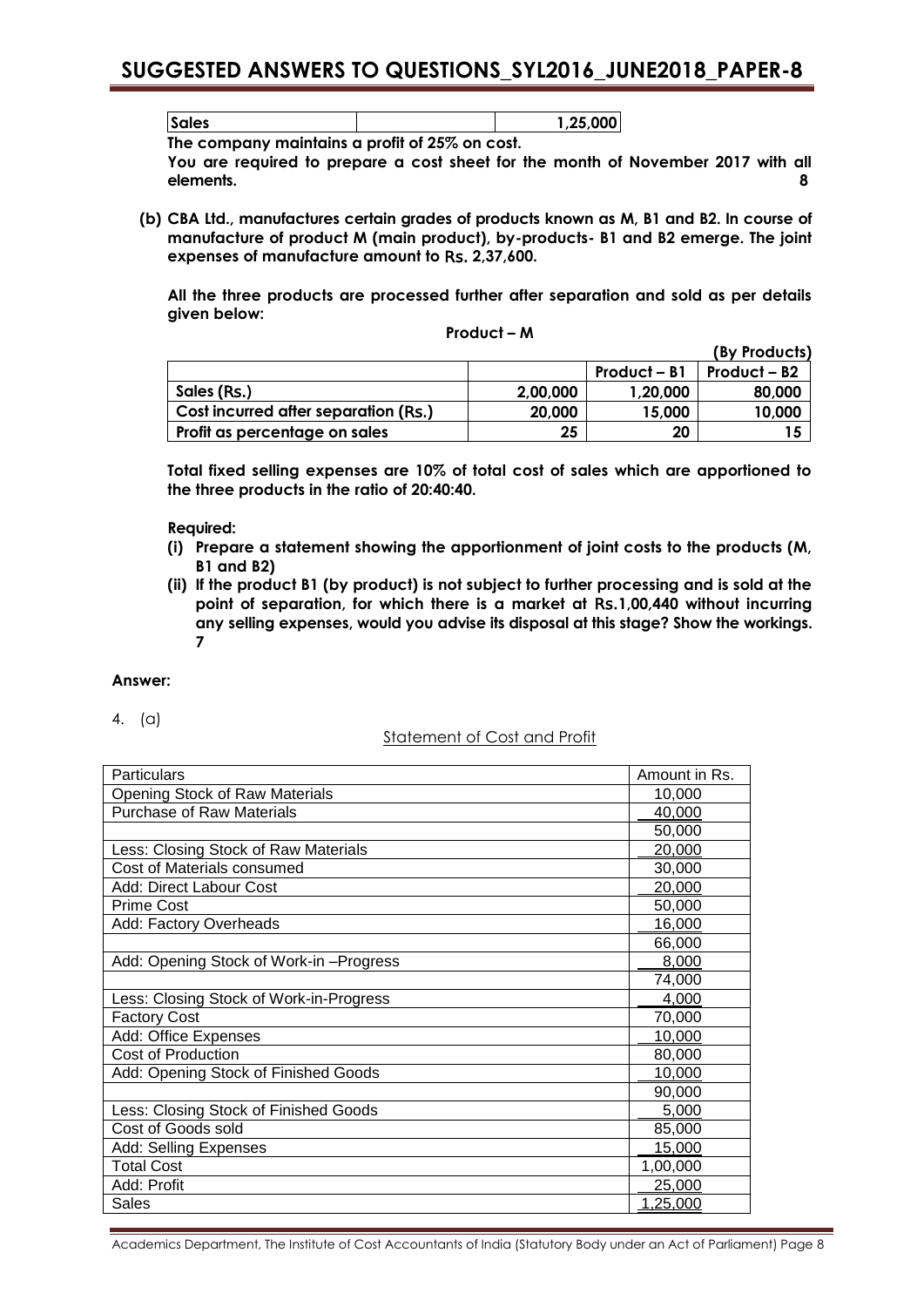Workings: Calculation of purchase of raw materials

| <b>Details</b>                         | Amount in Rs. |
|----------------------------------------|---------------|
| <b>Sales</b>                           | 1,25,000      |
| Less: Profit                           | 25,000        |
| Total Cost                             | 1,00,000      |
| Less: Selling Expenses                 | 15,000        |
| Cost of Goods Sold                     | 85,000        |
| Add: Closing Stock of Finished Goods   | 5,000         |
|                                        | 90,000        |
| Less: Opening Stock of Finished Goods  | 10,000        |
| Cost of Production                     | 80,000        |
| Less: Office Expenses                  | 10,000        |
| <b>Factory Cost</b>                    | 70,000        |
| Add: Closing Stock of Work-in-Progress | 4,000         |
|                                        | 74,000        |
| Less: Opening Stock of Wok-in-Progress | 8,000         |
|                                        | 66,000        |
| Less: Factory Overheads                | 16,000        |
| <b>Prime Cost</b>                      | 50,000        |
| Less: Direct Labour Cost               | 20,000        |
| Cost of Raw Materials consumed         | 30,000        |
| Less: Opening Stock of Raw Materials   | 10,000        |
|                                        | 20,000        |
| Add: Closing Stock of Raw Materials    | 20,000        |
| <b>Purchase of Raw Materials</b>       | 40,000        |

## (b) (i) Statement of Apportionment of Joint Cost

| <b>Particulars</b>                          | Total    | Product  | <b>By-Products</b> |           |
|---------------------------------------------|----------|----------|--------------------|-----------|
|                                             |          | м        | B1                 | <b>B2</b> |
|                                             | Rs.      | Rs.      | Rs.                | Rs.       |
| <b>Sales</b>                                | 4,00,000 | 2,00,000 | 1,20,000           | 80,000    |
| Less: Profit                                | 86,000   | 50,000   | 24,000             | 12,000    |
| <b>Cost of Sales</b>                        | 3,14,000 | 1,50,000 | 96,000             | 68,000    |
| Less: Selling & Distribution Expenses       |          |          |                    |           |
| (10% of Rs. 3,14,000 in the Ratio 20:40:40) | 31,400   | 6,280    | 12,560             | 12,560    |
| Cost of Production                          | 2,82,600 | 1,43,720 | 83,440             | 55,440    |
| Less: After separation Cost                 | 45,000   | 20,000   | 15,000             | 10,000    |
| Joint Cost                                  | 2,37,600 | 1,23,720 | 68,440             | 45,440    |

- (ii) By product B1 earns Rs. 24,000 as profit after separation Profit before separation = Rs.1,00,440–Rs. 68,440 = Rs. 32,000 If By product B1 is sold before further processing, then the profit of the by product may be increased by Rs. (32,000 - 24,000) = Rs. 8,000. Hence it is advisable to sell the product B1 at the point of separation.
- **5. (a) JANATA TRANSPORT LTD. a Transport Company is running 4 buses between two towns which are 50 kms. away. Seating capacity of each bus is 40 passengers. The following information is obtained from its books for November, 2017:**

| <b>Particulars</b>                               | Rs.    |
|--------------------------------------------------|--------|
| <b>Wages of drivers, conductors and cleaners</b> | 24,000 |
| Salaries of office and supervisory staff         | 10,000 |
| Diesel, oil and other lubricants                 | 40,000 |
| <b>Repairs and maintenance</b>                   | 8,000  |
| Taxes, insurance etc.                            | 16,000 |
| <b>Depreciation of buses</b>                     | 26,000 |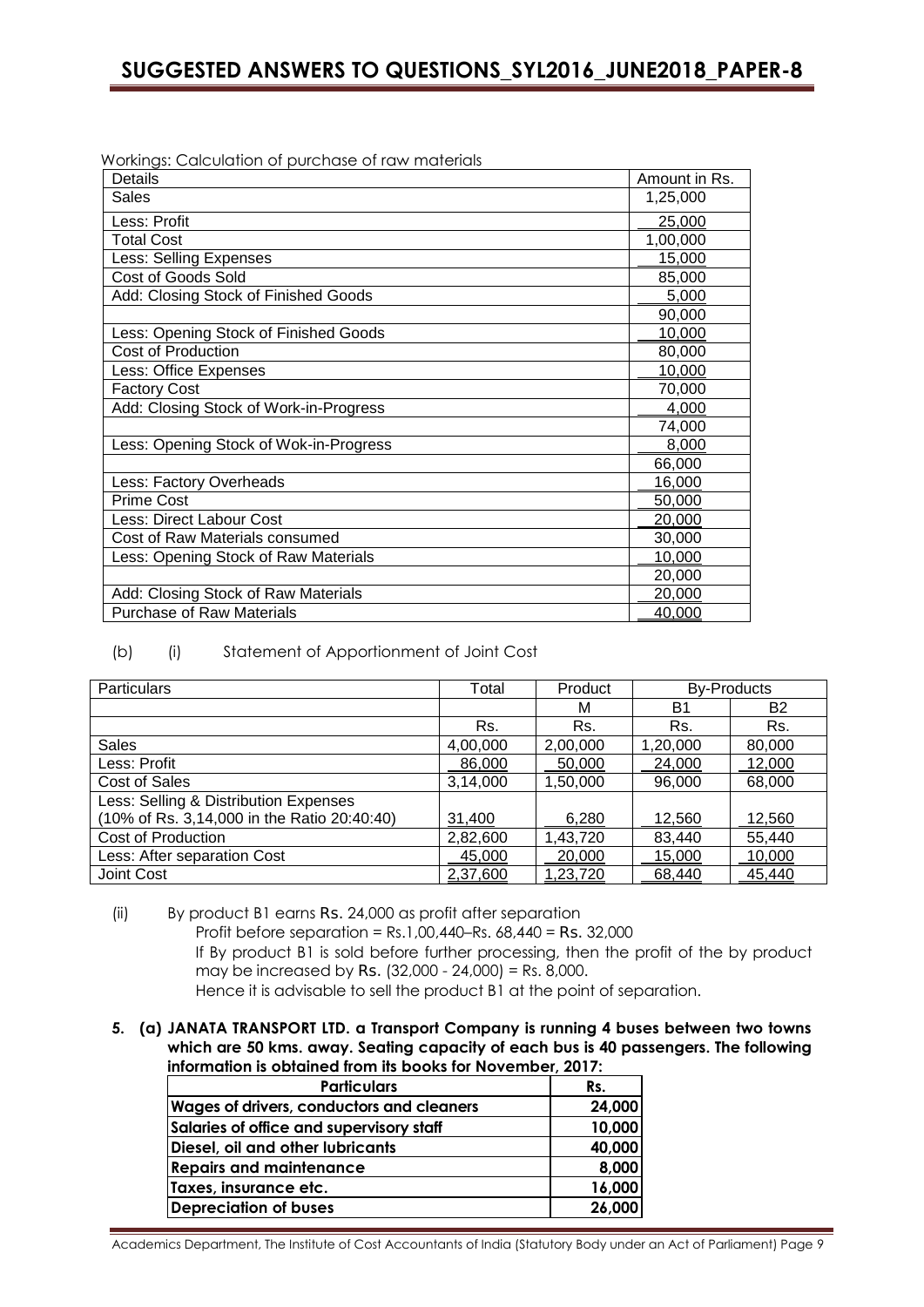| Interest and other charges | 20.000 |
|----------------------------|--------|

**Actual passengers carried were 75% of the seating capacity. All the 4 buses ran on all the days of the month. Each bus made one to and fro round trip per day.**

**Prepare the Operating Cost Statement and determine the cost per passenger km. for each bus. 8**

**(b) A contractor, who prepares his accounts on 31st March each year, commenced a Contract No. 220 on 1st July, 2016. The following information is revealed from his costing records on 31st March, 2017:**

| <b>Particulars</b>            | (Rs.)    |
|-------------------------------|----------|
| <b>Materials sent to site</b> | 2,51,000 |
| Labour                        | 5,65,600 |
| <b>Foreman's salary</b>       | 81,300   |

**A machine costing** Rs.**2,60,000 remained in use on site for 146 days. Its working life is estimated at 7 years and final scrap value at** Rs. **15,000. A supervisor is paid** Rs. **8,000 per monthand has devoted one half of his time on the contract. All other expenses amount to** Rs. **1,36,500. Materials at site on 31st March, 2017 cost** Rs. **35,400. The contract price is** Rs. **20,00,000. On 31st March, 2017 two-third of the contract was completed, however, the architect gave certificate only for 50% of the contract price and** Rs. **7,50,000 had so far been paid on account.**

**Prepare Contract Account and state how much profit or loss should be included on 31stMarch, 2017 in financial accounts. 7**

## **Answer:**

5. (a) Operating Cost Statement

| Particulars |                                                | Amount in Rs. |
|-------------|------------------------------------------------|---------------|
| (A)         | <b>Fixed Costs or Fixed Charges:</b>           |               |
|             | Wages of Drivers, Conductors and Cleaners      | 24,000        |
|             | Salary of Office and Supervisory Staff         | 10,000        |
|             | Taxes, Insurance etc.                          | 16,000        |
|             | Interest and other charges                     | 20,000        |
|             | Depreciation of buses                          | 26,000        |
|             | <b>Total Fixed Costs</b>                       | 96,000        |
| B)          | Variable Costs or Running Charges:             |               |
|             | Diesel, Oil and other Lubricants               | 40,000        |
|             | Repairs and Maintenance                        | 8,000         |
|             | <b>Total Variable Costs or Running Charges</b> | 48,000        |
| (C)         | Total Operating Charges or Cost (A + B)        | .44,000       |
| (D)         | Effective Passenger kms.                       | 3,60,000      |
| (E)         | Cost per Passenger km. (C/D)                   | 0.40          |

## **Note: Depreciation can also be shown as Variable Cost or Running Charges as per study module.**

### **Working Note:**

Calculation of Effective Passenger kms.: kms. in one round trip =  $50 \times 2 = 100$  kms Passenger kms.= Buses x Trip kms. x Trips x Days x Passengers x Capacity  $= 4 \times 100 \times 1 \times 30 \times 40 \times 75\%$ = 3,60,000 Passenger kms.

(b) Working Notes:

(i) Calculation of Depreciation on Machine:

| Cost of Machine                   | Rs. 2,60,000 |
|-----------------------------------|--------------|
| Less: Scrap Value                 | Rs. 15,000   |
| Cost of Machine to be written off | Rs. 2,45,000 |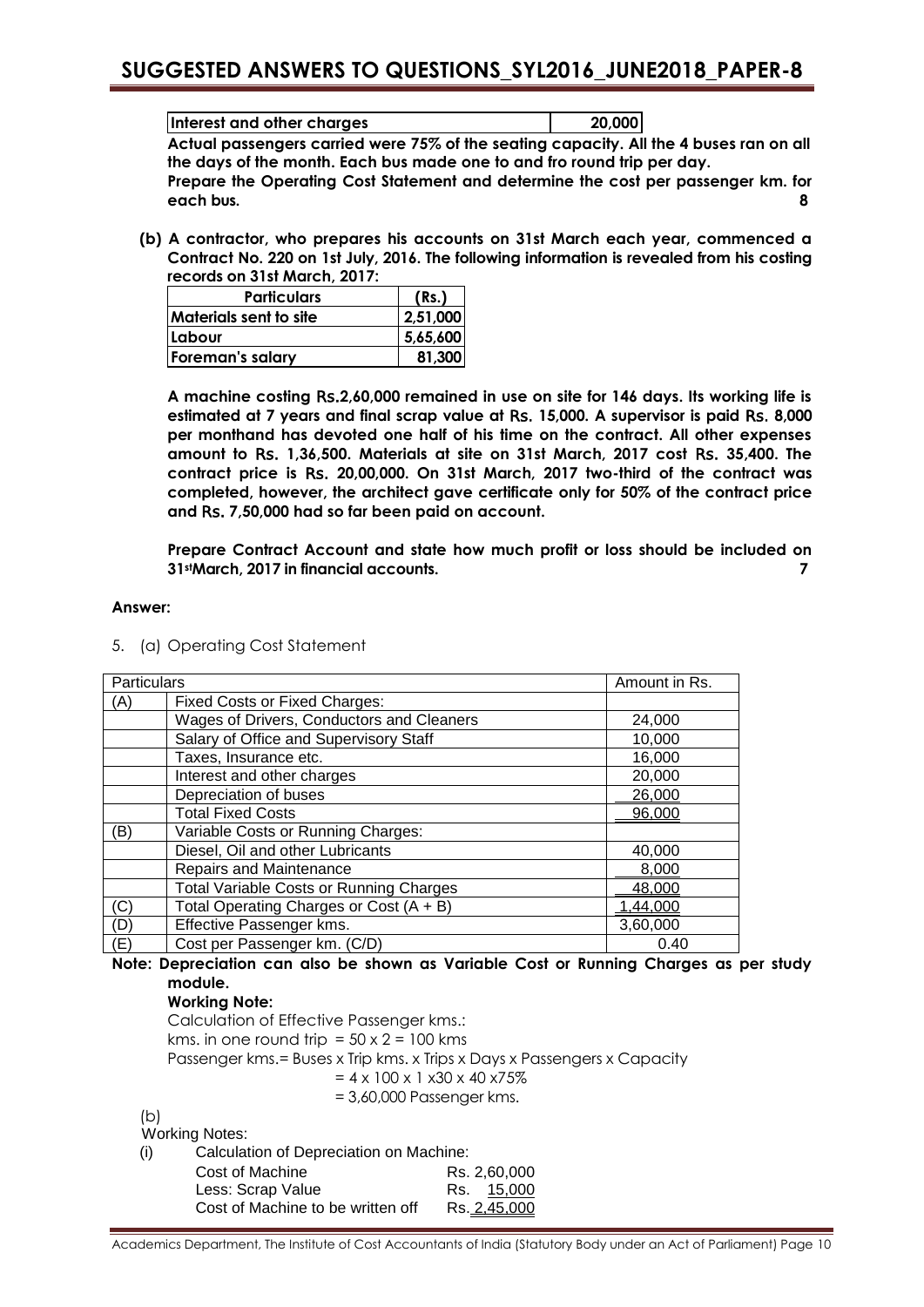Depreciation of 1 Year = Rs. 2,45,000/7 = Rs. 35,000 Depreciation for  $146 \text{ days} = \text{Rs. } 35,000 (146/365) = \text{Rs. } 14,000$ 

- (ii) Calculation of Cost of Work Uncertified: Cost of  $2/3^{rd}$  completed work = Rs. 10,49,000 Total Cost of completed Contract = Rs.  $10,49,000 \times 3/2$  = Rs. 15,73,500 Part of uncertified work =  $2/3 - \frac{1}{2} = 1/6$ Therefore, Cost of uncertified work = Rs.  $15,73,500 \times 1/6$  = Rs. 2,62,250
- (iii) Profit Transferred to Profit and Loss Account:

Notional Profit 
$$
\times
$$
 2/3  $\times \frac{7,50,000}{10,00,000}$  = Rs. 1,06,625

Contract Account

| Dr.                                        | (for the year ended $31st$ March, 2017)<br>Cr. |                                |                  |
|--------------------------------------------|------------------------------------------------|--------------------------------|------------------|
| <b>Particulars</b>                         | Rs.                                            | <b>Particulars</b>             | Rs.              |
| To Materials                               | 2,51,000                                       | By Materials at site           | 35,400           |
| To Labour                                  | 5,65,600                                       | By Balance c/d (Total Cost)    | 10,49,000        |
| To Foreman's Salary                        | 81,300                                         |                                |                  |
| To Supervisor's Salary                     |                                                |                                |                  |
| (Rs. 8,000 $\times \frac{1}{2} \times 9$ ) | 36,000                                         |                                |                  |
| To Depreciation on Machine                 | 14,000                                         |                                |                  |
| To other Expenses                          | 1,36,500                                       |                                |                  |
|                                            | <u>10,84,400</u>                               |                                | <u>10,84,400</u> |
| To Balance b/d                             | 10,49,000                                      | By Work-in-Progress:           |                  |
| To Notional Profit c/d                     | 2,13,250                                       | Certified<br>Rs.<br>10,00,000  |                  |
|                                            |                                                | Uncertified<br>Rs.<br>2,62,250 | 12,62,250        |
|                                            | <u>12,62,250</u>                               |                                | <u>12,62,250</u> |
| To profit & Loss Account                   | 1,06,625                                       | By Notional Profit b/d         | 2,13,250         |
| To Work-in-Progress A/c                    |                                                |                                |                  |
| (Reserve)                                  | 1,06,625                                       |                                |                  |
|                                            | 2,13,250                                       |                                | 2,13,250         |

## **6. (a) ANKIT LTD. a manufacturing Company which produces three products furnishes the following information for the year 2016-17:**

| <b>Particulars</b>                           |                | <b>Products</b> |                |
|----------------------------------------------|----------------|-----------------|----------------|
|                                              | А              |                 |                |
| Selling Price (per unit)                     | <b>Rs. 200</b> | <b>Rs. 150</b>  | <b>Rs. 100</b> |
| <b>Profit Volume Ratio</b>                   | $10\%$         | 20%             | 40%            |
| Raw Material content as a % of Variable Cost | 50%            | 50%             | 50%            |
| <b>Maximum Sales Potential (units)</b>       | 40,000         | 25,000          | 10,000         |

**Fixed costs are estimated at** Rs. **12 lakhs. The firm uses same raw material in all the three products. Raw material is in 'Short Supply'. The firm has a quota for the supply of raw materials of the value of** Rs. **36 lakhs for the year 2016-17 for the production of three products to meet sales demand.**

**Required:**

**Determine the optimal product mix and ascertain the maximum profit therefrom. 8**

## **(b) The following figures are obtained from the records of P. Ltd.:**

| 2015-16 (Rs.) | 2016-17 |
|---------------|---------|
|               | (Rs.    |

Academics Department, The Institute of Cost Accountants of India (Statutory Body under an Act of Parliament) Page 11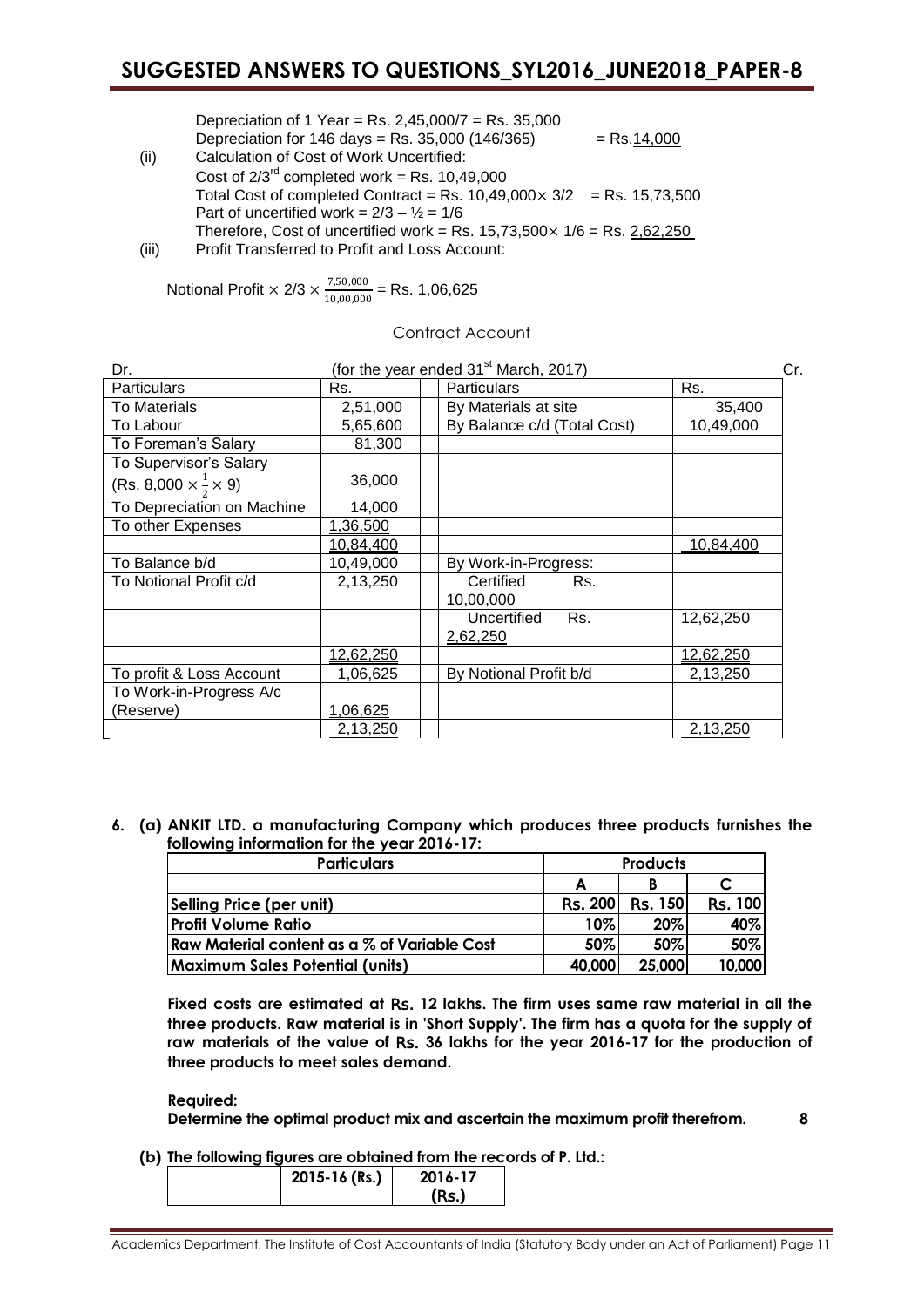| Sales      | 80.000 | 1.00.000 |
|------------|--------|----------|
| Net Profit | 10.000 | 16.000   |

**Required:**

**Calculate the following:**

- **(i) Profit Volume Ratio**
- **(ii) Break Even Point**
- **(iii) Profit or loss at sales of** Rs. **40,000**
- **(iv) Sales required to earn a profit of** Rs. **22,000**
- **(v) Margin of Safety if sales is**Rs. **55,000 7**

## **Answer:**

6. (a) Marginal Cost Statement

| <b>Particulars</b>                                              | Product           |                  |                  |
|-----------------------------------------------------------------|-------------------|------------------|------------------|
|                                                                 | (Rs.)<br>A        | (Rs.)<br>B       | (Rs.)<br>C.      |
| Selling Price (SP)                                              | 200               | 150              | 100              |
| Less: Variable Cost (VC) = $SP - (SP \times P/V \text{ Ratio})$ | 180               | 120              | 60               |
| Contribution per Unit (SP-VC)                                   | 20                | 30               | 40               |
| Contribution per Key-Factor {C/KF(50% of VC)}                   | 0.22              | 0.50             | 1.33             |
| Ranking                                                         | Ш                 |                  |                  |
| Units Produced                                                  | 20,000            | 25,000           | 10,000           |
|                                                                 | (18,00,000/90)    | (Maximum)        | (Maximum)        |
| Raw Material used (Rs.)                                         | 18,00,000         | 15,00,000        | 3,00,000         |
|                                                                 | $(Rs.36,00,000 -$ | $(25,000 \times$ | $(10,000 \times$ |
|                                                                 | Rs.18,00,000)     | Rs.60)           | Rs.30)           |

Optimal Product Mix:

Product A 20,000 units (From remaining raw material) Product B 25,000 units (Maximum) Product C 10,000 units (Maximum) Calculation of Profit

| <u>ouicoiunoi i oi i ioill</u> |                                    |           |
|--------------------------------|------------------------------------|-----------|
| Particulars                    |                                    | (Rs.)     |
| Product A                      | 20,000 units x Rs. 20 (C per unit) | 4,00,000  |
| Product B                      | 25,000 units x Rs. 30              | 7,50,000  |
|                                | Product $C = 10,000$ units xRs. 40 | 4,00,000  |
| <b>Total Contribution</b>      |                                    | 15,50,000 |
| Less : Fixed Cost              |                                    | 12,00,000 |
| Maximum Profit                 |                                    | 3,50,000  |
|                                |                                    |           |

(b) (i) Profit Volume Ratio:

P/V Ratio = (Change in Profit / Change in Sales) x 100  $=$  (Rs. 6,000 / 20,000)<sup>\*</sup> x 100 = 30%

| .           |             |              |  |  |
|-------------|-------------|--------------|--|--|
|             | Sales (Rs.) | Profit (Rs.) |  |  |
| $*2016-17$  | 1,00,000    | 16.000       |  |  |
| $2015 - 16$ | 80,000      | 10,000       |  |  |
|             | 20,000      | 6.000        |  |  |

(i) Break Even Point (BEP):

BEP = Sales× P/V Ratio (Contribution) = Fixed Cost (FC) + Profit or, Rs. 80,000  $\times$  30% = Fixed Cost + Rs. 10,000 or, Rs. 24,000 = Fixed Cost + Rs. 10,000 Or Fixed Cost =Rs. 14,000 **Or** Rs.  $1,00,000 \times 30\% = FC + Rs. 16,000$  or, Rs. 30,000 =FC + Rs.16,000 Or FC = Rs.14,000 Now, BEP = Sales  $\times$  P/V Ratio = FC or, Sales $\times$  30% = Rs. 14,000 or BEP = Rs. 46,667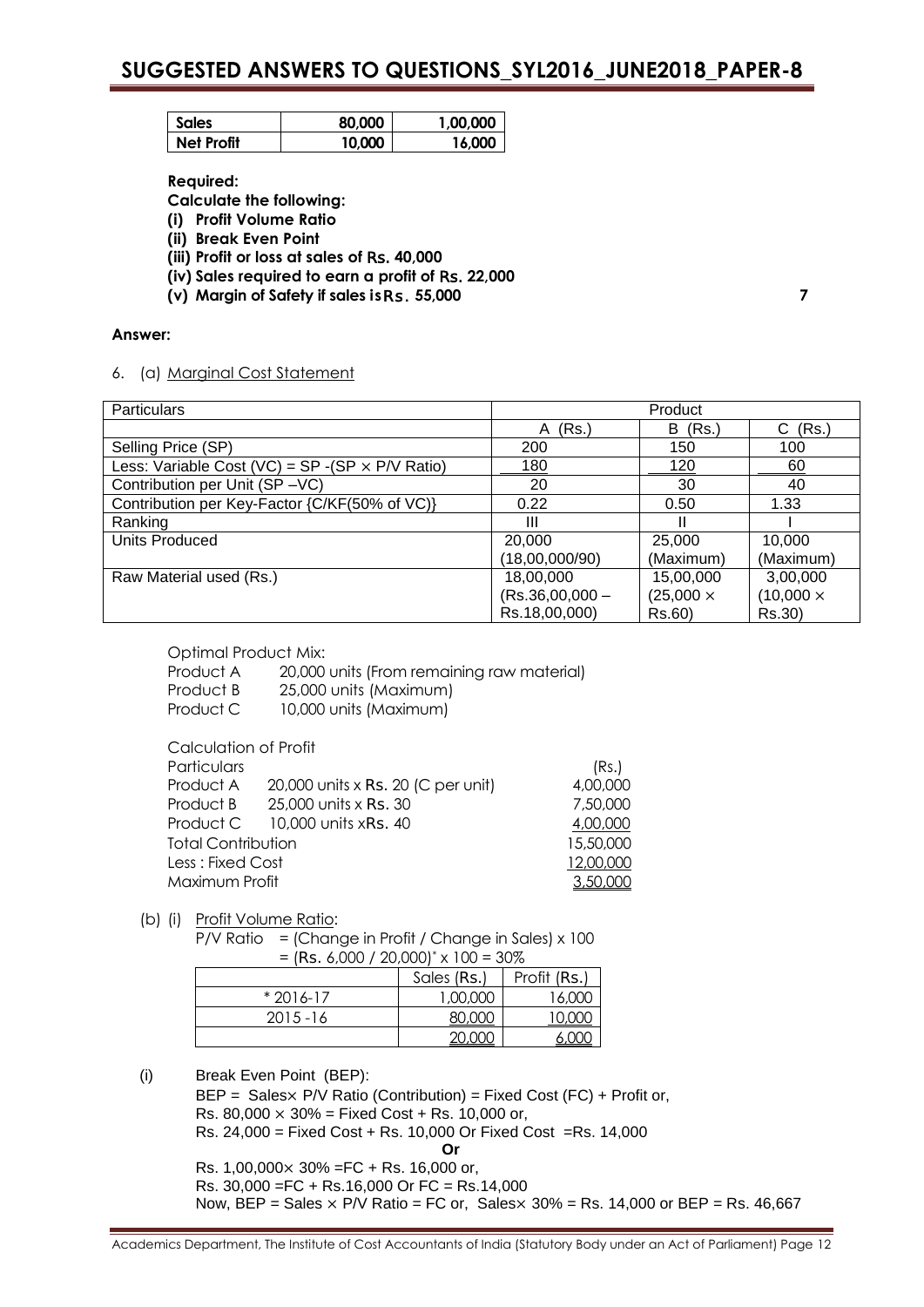| (ii)  | <b>Or, BEP Sales = Fixed Cost/ (P/V Ratio) = Rs.14,000/0.30 = Rs.46,667</b><br>Profit or Loss at Sales of Rs. 40,000:<br>We know that: Sales $\times$ P/V Ratio = Fixed Cost + Profit<br>.: Rs. 40,000 $\times$ 30% = Rs. 14,000 + Profit or,<br>Rs. $12,000 =$ Rs. $14,000 +$ Profit or Profit = $(-)$ Rs. 2,000 |                                       |
|-------|-------------------------------------------------------------------------------------------------------------------------------------------------------------------------------------------------------------------------------------------------------------------------------------------------------------------|---------------------------------------|
| (iii) | When Sales are Rs. 40,000, loss is Rs. 2,000.<br>Sales required to earn a Profit of Rs. 22,000:<br>We know that: Sales $\times$ P/V Ratio = Fixed Cost + Profit or,                                                                                                                                               |                                       |
| (iv)  | Sales $\times$ 30% = Rs.14,000 + Rs. 22,000 or Sales = Rs. 1,20,000<br>Margin of Safety if Sales is Rs.55,000:<br>Margin of Safety (MS) = Sales at Activity Level - Break Even Sales<br>$=$ Rs. 55,000 $-$ Rs. 46,667 or Rs. $=$ Rs.8,333                                                                         |                                       |
|       | 7. (a) The standard cost card of A & Co. shows the following costs:<br>Material cost - 2 kg @ Rs. 2.50 each<br>Wages - 2 hours @ 50 paise each                                                                                                                                                                    | Rs. 5.00 per unit<br>Re.1.00 per unit |
|       | The actual data from business operations are as follows:<br>Production                                                                                                                                                                                                                                            | 8,000 units                           |
|       | Actual total cost of production:<br>Material cost - 16,500 kg @ Rs. 2.40 each<br>Wages -18,000 hours @ 40 paise each                                                                                                                                                                                              | Rs. 39,600<br>Rs. 7,200               |
|       | <b>Calculate the following variances:</b><br>(i) Material Cost Variance (MCV);<br>(ii) Material Price Variance (MPV);                                                                                                                                                                                             |                                       |

- **(iii) Material Usage Variance (MUV);**
- **(iv) Labour Cost Variance (LCV);**
- **(v) Labour Rate Variance (LRV);**
- **(vi) Labour Efficiency Variance (LEV). 8**
- **(b) Summarised below are the revenue and expenditure figures of AB Ltd. for the month of March to August,2017:**

| <b>Month</b> | Sales (Rs.) | Purchases (Rs.) | Wages (Rs.) | Expenses (Rs.) |
|--------------|-------------|-----------------|-------------|----------------|
| March        | 6,50,000    | 4,00,000        | 1,20,000    | 50,000         |
| April        | 7,00,000    | 4,80,000        | 1,50,000    | 50,000         |
| May          | 7,50,000    | 4,50,000        | 1,50,000    | 60,000         |
| June         | 8,00,000    | 4,80,000        | 1,80,000    | 60,000         |
| July         | 8,20,000    | 4,00,000        | 1,80,000    | 80,000         |
| August       | 8,90,000    | 5,00,000        | 2,00,000    | 80,000         |

**The following further information is available:**

- **(i) 10% Purchases and sales are on cash basis.**
- **(ii) Advance payment of income tax in August, 2017** Rs. **50,000.**
- **(iii) Plant purchased and price to be paid in June, 2017** Rs. **1,00,000.**
- **(iv) Time lag-**

| <b>Credit sales</b>     | 2 months            |
|-------------------------|---------------------|
| <b>Credit purchases</b> | 1 month             |
| <b>Wages</b>            | $\frac{1}{2}$ month |
| <b>Expenses</b>         | $\frac{1}{2}$ month |

**Required:**

**Prepare a Cash Budget for 3 months starting on 1st June, 2017 when cash balance is** Rs. **2,00,000. 7**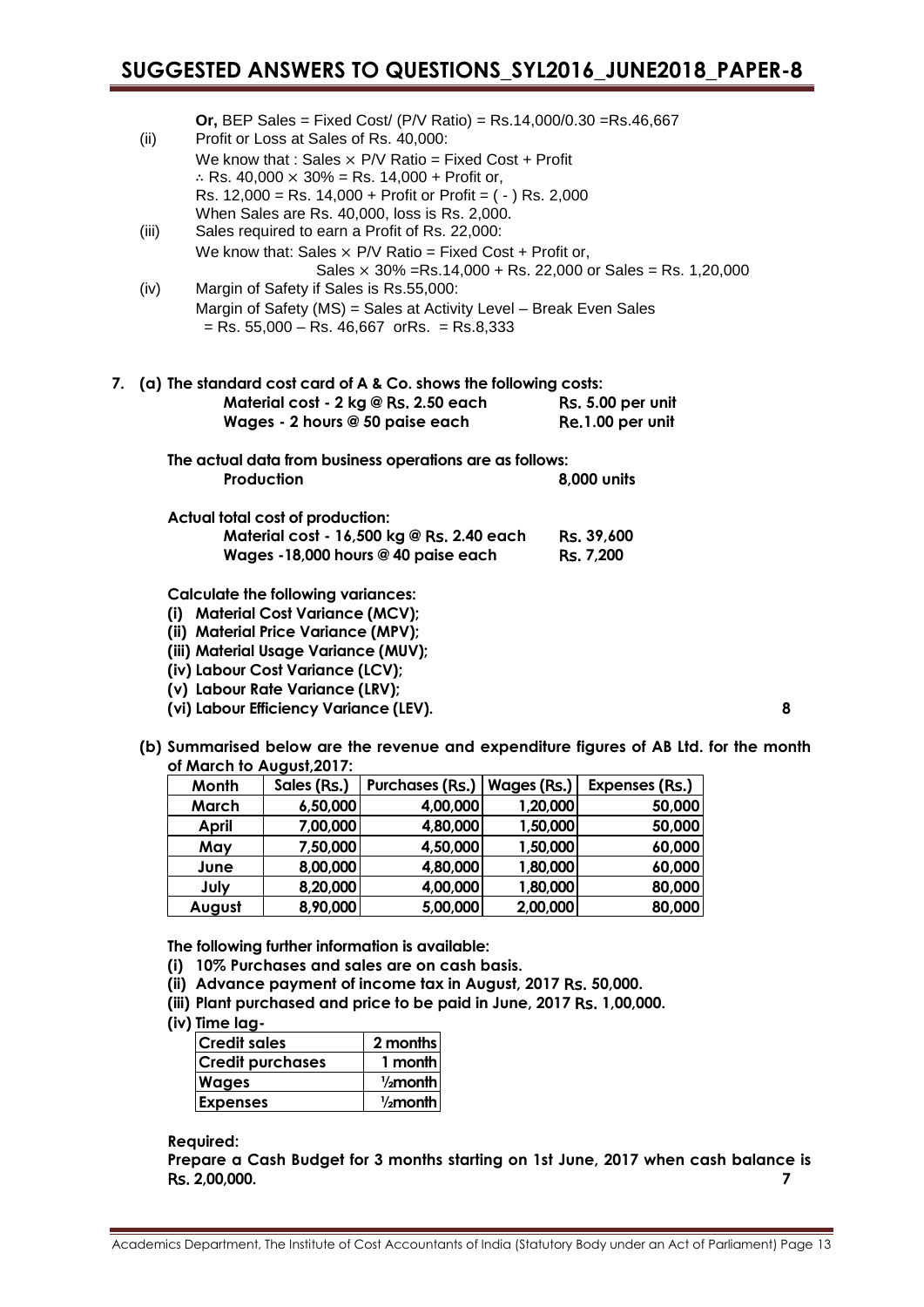## **Answer:**

| $(\alpha)$ | Working Notes:                                                                        |       |              |
|------------|---------------------------------------------------------------------------------------|-------|--------------|
|            | Standard Quantity for actual output = 8,000 Units $\times$ 2 kg. =<br>16,000 kg.      |       |              |
|            | Standard Hours for actual output = 8,000 Units $\times$ 2 hours =                     |       | 16,000 hours |
|            | Standard Cost of Material = $SQ \times SP = 16,000$ kg. $\times$ Rs.2.50 = Rs. 40,000 |       |              |
|            | Actual Cost of Material AQ $\times$ AP = 16,500 kg. $\times$ Rs.2.40 =                |       | Rs. 39,600   |
|            | Standard Cost of Wages = $SH \times SR = 16,000$ hours $\times$ Re.0.50 = Rs. 8,000   |       |              |
|            | Actual Cost of Wages = AH $\times$ AR = 18,000 hours $\times$ Re. 0.40 = Rs. 7,200    |       |              |
|            | Material Variances:                                                                   |       |              |
|            | (i) $MCV = TSC - TAC = Rs. 40,000 - Rs.39,600$                                        | = Rs. | 400(F)       |
|            | (ii) MPV = AQ(SP - AP) = 16,500 kg. (Rs.2.50 - Rs.2.40) = Rs. 1,650 (F)               |       |              |
|            | (iii) $MUV = SP(SQ - AQ) = Rs. 2.50(16,000kg. - 16,500 kg.)$<br>$=$ Rs. 1,250(A)      |       |              |

### Labour Variances:

 $(iv)$  LCV = SC – AC = Rs. 8,000 – Rs. 7,200 = Rs. 800(F)

(v) 
$$
LRV = AH (SR - AR) = 18,000 \text{ hours} (Re. 0.50 - Re. 0.40) = Rs. 1,800(F)
$$

(vi)  $LEV = SR(SH - AH) = Re.0.50 (16,000 hours - 18,000 hours) = Rs. 1,000 (A)$ 

(b)

Working Notes:

(i) Collection from Debtors:

|                                            | June (Rs.) | July (Rs.) | August (Rs.) |
|--------------------------------------------|------------|------------|--------------|
| Sales for April, May and June respectively | 7.00.000   | 7.50.000   | 8.00.000     |
| Less: 10% for Cash Sales                   | 70.000     | 75,000     | 80,000       |
| Credit Sales (Collection from Debtors)     | 6.30.000   | 6.75.000   | 7,20,000     |

## (ii) Payment to Creditors:

|                                         | June (Rs.) | July (Rs.) | August (Rs.) |
|-----------------------------------------|------------|------------|--------------|
| Purchases for the preceding month       | 4.50.000   | 4.80.000   | 4.00.000     |
| Less: 10% for Cash Purchases            | 45.000     | 48.000     | 40.000       |
| Credit Purchases (Payment to Creditors) | 4.05.000   | 4.32.000   | 3.60.000     |

|                                | (for June to August, 2017) |            |              |  |  |
|--------------------------------|----------------------------|------------|--------------|--|--|
| Particulars                    | June (Rs.)                 | July (Rs.) | August (Rs.) |  |  |
| Cash Balance                   | 2,00,000                   | 1,32,000   | 1,67,000     |  |  |
| Receipts:                      |                            |            |              |  |  |
| <b>Cash Sales</b>              | 80,000                     | 82,000     | 89,000       |  |  |
| <b>Collection from Debtors</b> | 6,30,000                   | 6,75,000   | 7,20,000     |  |  |
| Total Receipts (A)             | 9,10,000                   | 8,89,000   | 9,76,000     |  |  |
| Payments:                      |                            |            |              |  |  |
| <b>Cash Purchases</b>          | 48,000                     | 40,000     | 50,000       |  |  |
| <b>Payment to Creditors</b>    | 4,05,000                   | 4,32,000   | 3,60,000     |  |  |
| Wages                          | 1,65,000                   | 1,80,000   | 1,90,000     |  |  |
| <b>Expenses</b>                | 60,000                     | 70,000     | 80,000       |  |  |
| Plant                          | 1,00,000                   |            |              |  |  |
| Advance Income Tax             |                            |            | 50,000       |  |  |
| Total Payments (B)             | 7,78,000                   | 7,22,000   | 7,30,000     |  |  |
| Cash Balance $(A - B)$         | 1,32,000                   | 1,67,000   | 2,46,000     |  |  |

| Cash Budget |  |
|-------------|--|
|             |  |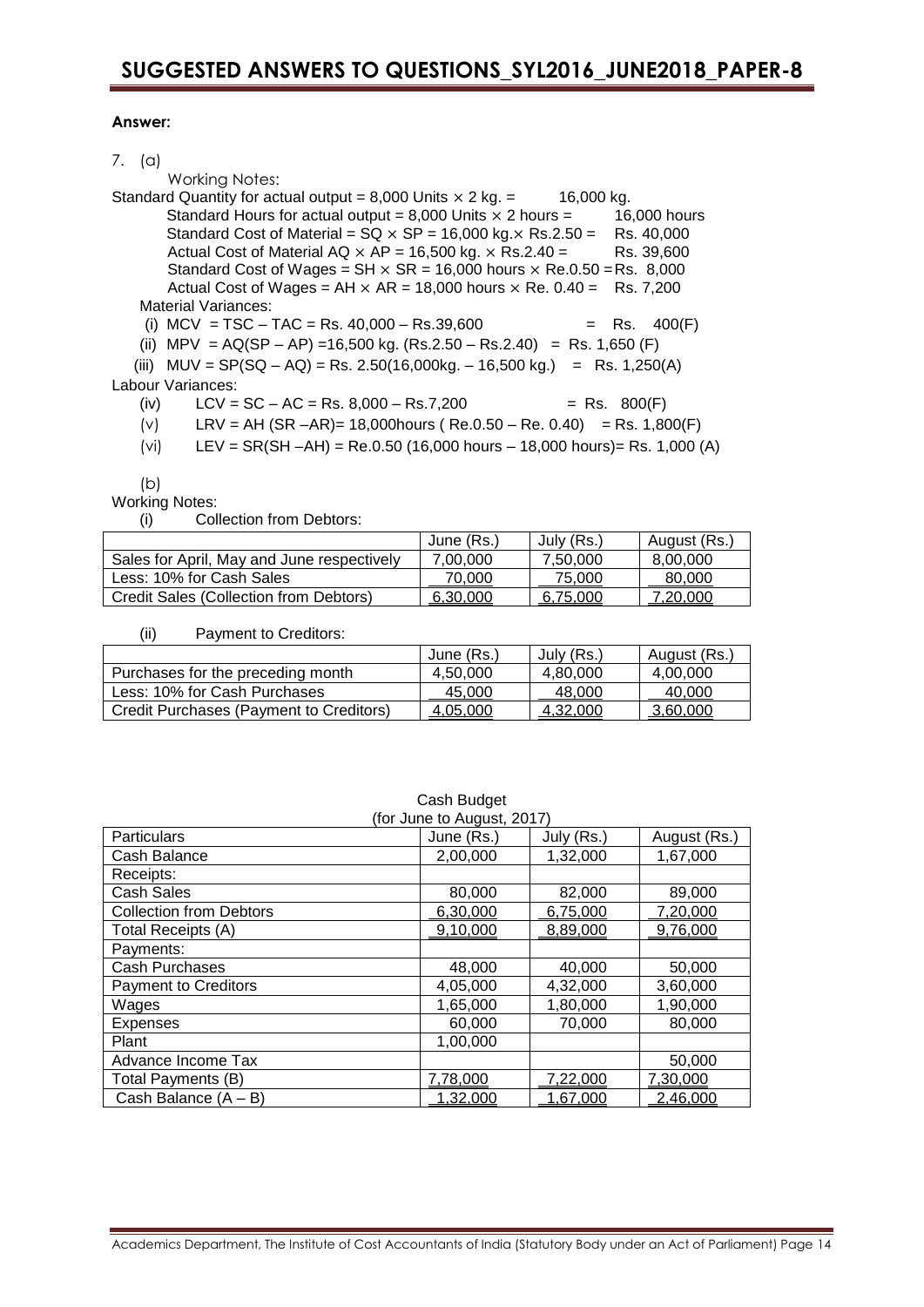### 8. Answer *any three* out of the following four questions:

 $5 \times 3 = 15$ 

- (a) Differentiate between cost control and cost reduction.
- (b) Cost accounting has emerged as a specialized discipline due to various factors. List out these factors. (Any five)
- (c) What is Economic Order Ouantity (EOO)? State the assumptions underlying EOQ.
- (d) What is Principal Budget Factor? Explain your answer with suitable example.

### **Answer:**

8. (a) Cost **Control** vs.**Cost Reduction** : Both cost control and cost reduction are efficient tools for management buttheir concepts and procedure are widely different. The main differences are as follows:

|       | Cost Control                                                                                                                       | <b>Cost Reduction</b>                                                                                                                                                                                                                                                                 |
|-------|------------------------------------------------------------------------------------------------------------------------------------|---------------------------------------------------------------------------------------------------------------------------------------------------------------------------------------------------------------------------------------------------------------------------------------|
| (i)   | Cost<br>representseffortsmadetowards<br>achieving target or goal.                                                                  | control Costreduction represents the achievement<br>in reduction of cost.                                                                                                                                                                                                             |
| (ii)  | setup a<br>actual<br>performance<br>it with the<br>target,<br>compare<br>investigate the variances, and take<br>remedial measures. | The Process of cost control is to $Cost$ reduction is not concerned<br>with<br>target, ascertain the maintenance of performance according to<br>and standards.                                                                                                                        |
| (iii) | not challenged.                                                                                                                    | Cost control assumes the existence Cost reduction assumes the existence of<br>of standards or norms which are concealed potential savings in standards or<br>norms which are therefore subjected to a<br>constant challenge with a view<br>to<br>improvement by bringing out savings. |
| (iv)  | Cost<br>control<br>is<br>a<br>function. Costs<br>are<br>before they are incurred.                                                  | preventive Cost reduction is a corrective function. It<br>optimized operates even when an efficient cost<br>control system exists. There is room for<br>reduction in the achieved costs under<br>controlled conditions.                                                               |
| (v)   | Cost<br>control<br>lacks<br>dynamic<br>approach.                                                                                   | Cost reduction is a continuous process of<br>analysis by various methods of all the<br>factors affecting costs, efforts and functions<br>in an organization. The main stress is upon<br>the why of a thing and the aim is to have<br>continual economy in costs.                      |

- (b) The main factors attributable for emerging cost accounting as a specialized discipline are as under:(Any Five Factors)
	- (i) Limitations placed on financial accounting.
	- (ii) Improved cost consciousness.
	- (iii) Rapid industrial development after industrial revolution and World wars.
	- (iv) Growing competition among the manufacturers.
	- (v) To control galloping price rise, the cost of computing the precise cost of product / service.
	- (vi) To control cost, several legislations passed throughout the World and in India too, such as EssentialCommodities Act, Industrial Development and Regulation Act (IDRA), etc.